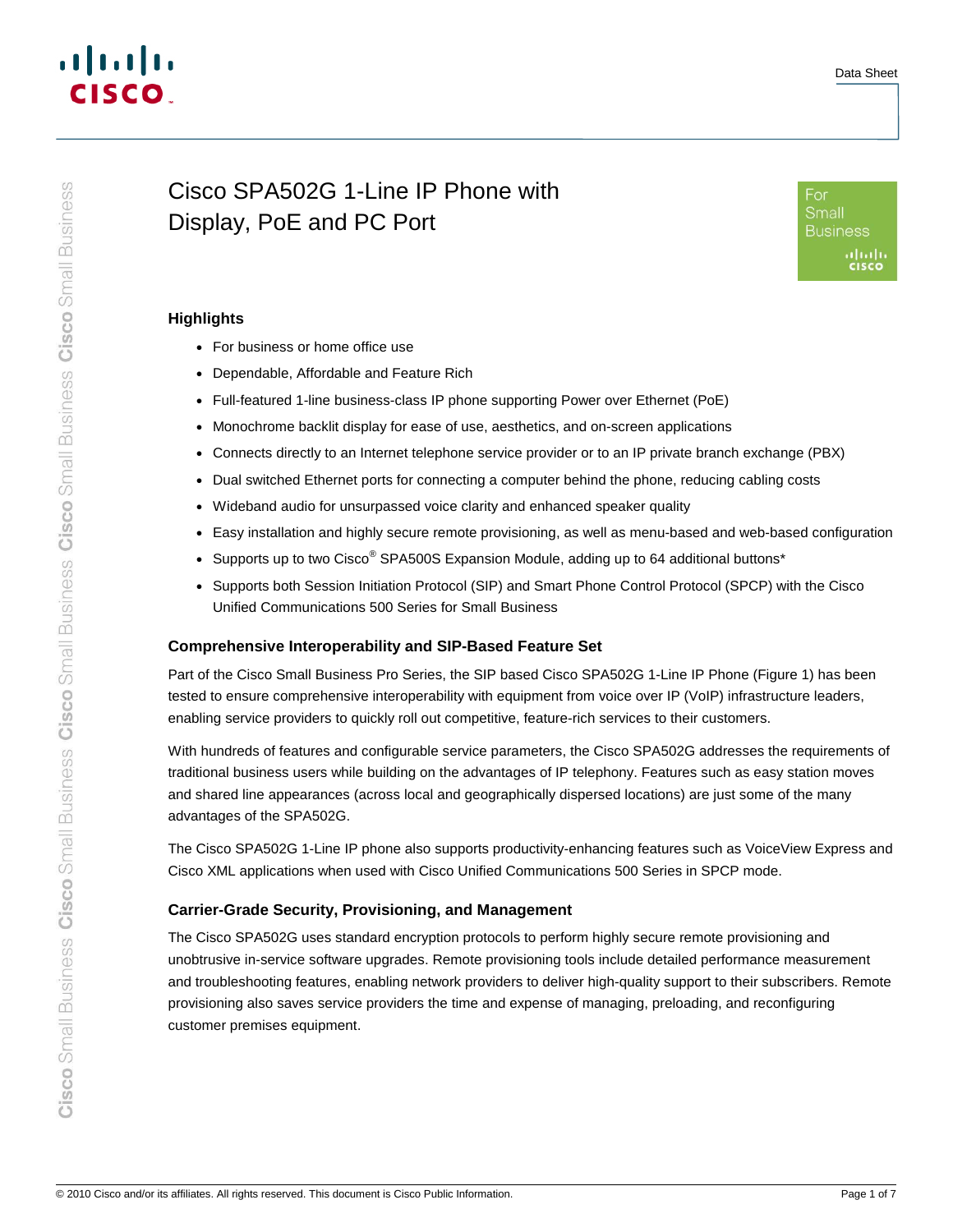### **Figure 1.** Cisco SPA502G 1-Line IP Phone



# **Telephony Features**

- One voice line
- One SIP registration
- Line status: active line indication, with name and number
- Menu-driven user interface
- Shared line appearance\*\*
- Speakerphone
- Call hold
- Music on hold\*\*
- Call waiting
- Caller ID name and number
- Outbound caller ID blocking
- Call transfer: attended and blind
- Three-way call conferencing with local mixing
- Multiparty conferencing via external conference bridge
- Automatic redial of last calling and last called numbers
- On-hook dialing
- Call pickup: selective and group\*\*
- Call park and unpark\*\*
- Call swap
- Call back on busy
- Call blocking: anonymous and selective
- Call forwarding: unconditional, no answer, on busy
- Hot line and warm line automatic calling
- Call logs (60 entries each): made, answered, and missed calls
- Redial from call logs
- Personal directory with auto-dial (100 entries)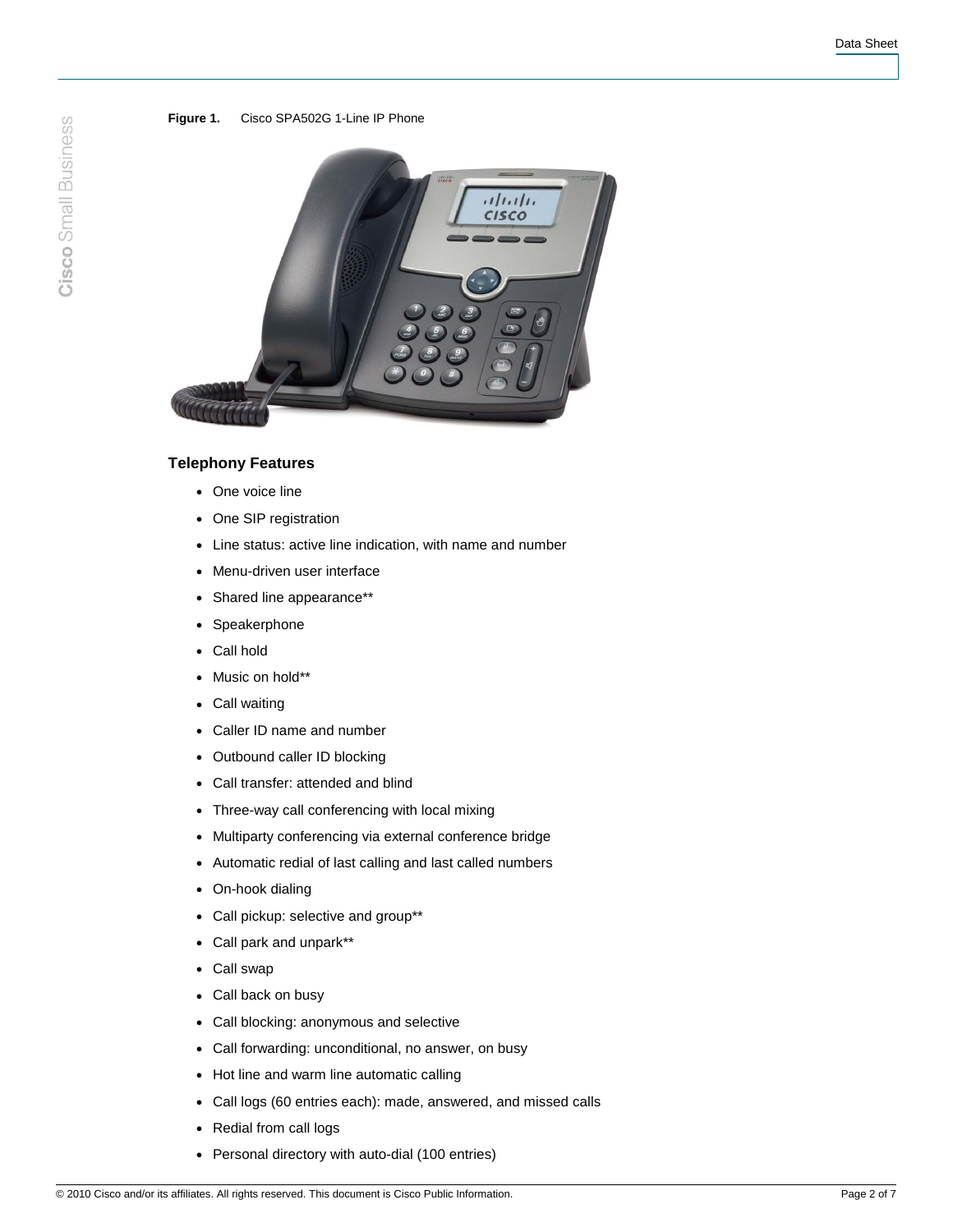- Cisco Small Business
- Do not disturb
- Digits dialed with number auto-completion
- Anonymous caller blocking
- Uniform Resource Identifier (URI) (IP) dialing support (vanity numbers)
- On-hook default audio configuration (speakerphone and headset)
- Multiple ring tones
- Called number with directory name matching
- Ability to call number using name: directory matching or via caller ID
- Subsequent incoming calls show calling name and number
- Date and time with support for intelligent daylight savings
- Call start time stored in call logs
- Call timer
- Name and identity (text) displayed at startup
- Distinctive ringing based on calling and called number
- 10 user-downloadable ring tones
- Speed dialing, eight entries
- Configurable dial/numbering plan support
- Intercom\*\*
- Group paging
- Network Address Translation (NAT) Traversal, including Simple Traversal of UDP Through NATs (STUN) support
- DNS SRV and multiple A records for proxy lookup and proxy redundancy
- Syslog, debug, report generation, and event logging
- Highly secure call encrypted voice communications support
- Built-in web server for administration and configuration with multiple security levels
- Automated remote provisioning, multiple methods; up to 256-bit encryption (HTTP, HTTPS, Trivial File Transfer Protocol [TFTP])
- Option to require administrator password to reset unit to factory defaults

## **Hardware Features**

- Pixel-based display: 128 x 64 monochrome LCD graphical display with backlight
- Dedicated illuminated buttons for:
	- Audio mute on/off
	- Headset on/off
	- Speakerphone on/off
- 4-way rocking directional knob for menu navigation
- Voicemail message waiting indicator (VMWI) light
- Voicemail message retrieval button
- Dedicated hold button
- Settings button for access to feature, setup, and configuration menus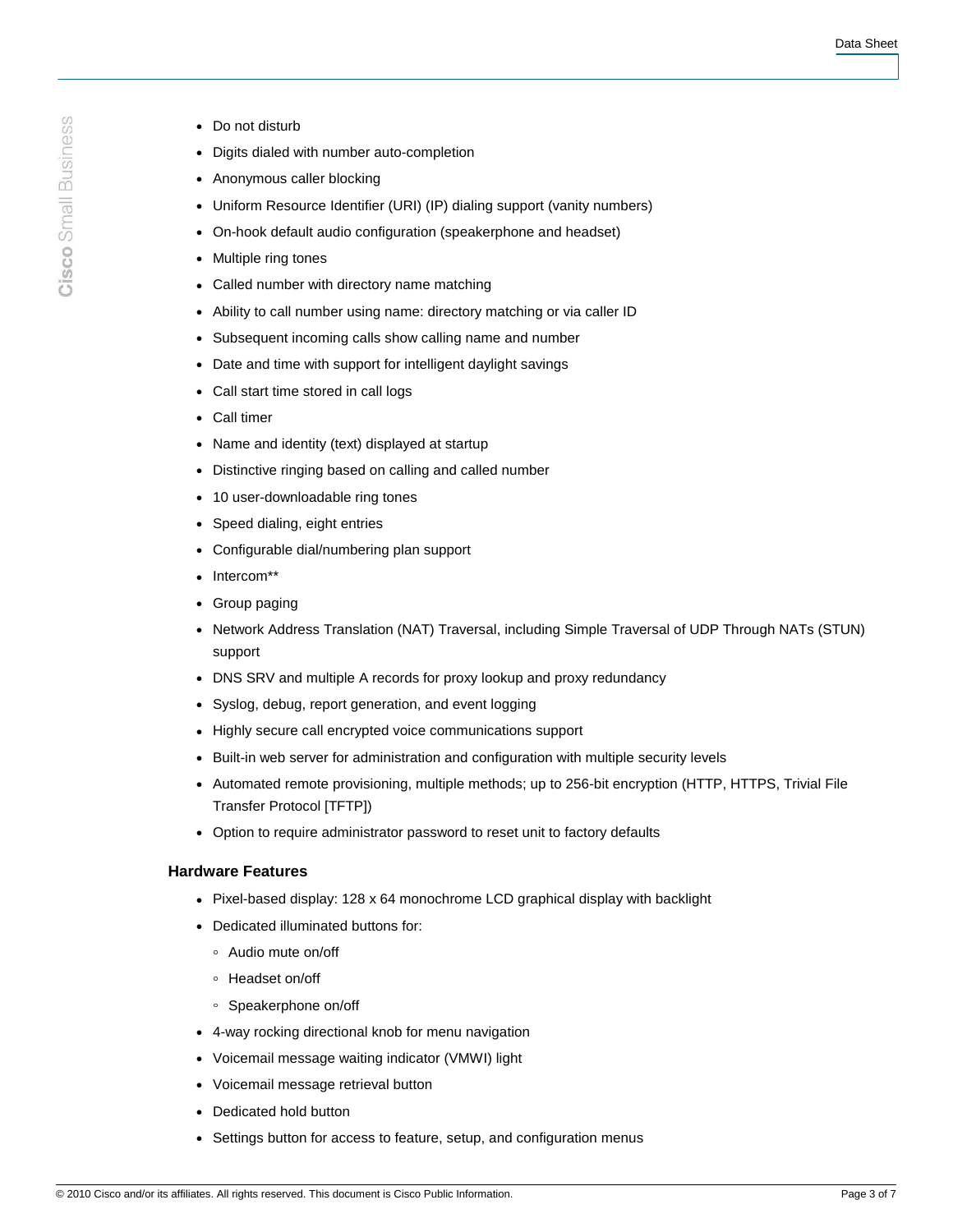- Volume control rocking up/down knob controls handset, headset, speaker, ringer
- Standard 12-button dialing pad
- High-quality handset and cradle
- Built-in high-quality microphone and speaker
- Headset jack: 2.5 mm
- LED test function
- Two Ethernet ports with integrated Ethernet switch: 10/100BASE-T RJ-45
- 802.3af-compliant PoE
- Optional 5 VDC universal (100-240V) switching; power supply is ordered separately (Cisco PA100)

# **Regulatory Compliance**

● FCC (Part 15, Class B), CE Mark, A-Tick, C-Tick, Telepermit, UL, CB

# **Security Features**

- Password-protected system, preset to factory default
- Password-protected access to administrator and user-level features
- HTTPS with factory-installed client certificate
- HTTP digest: encrypted authentication via MD5 (RFC 1321)
- Up to 256-bit Advanced Encryption Standard (AES) encryption
- SIP over Transport Layer Security (TLS)
- Secure Real-Time Transport Protocol (SRTP)

### **Documentation**

- Quick-Start Installation and Configuration Guide
- User Guide
- Administration Guide
- Provisioning Guide (for service providers only)

# **Package Contents**

- Cisco SPA502G 1-Line IP phone, handset, and stand
- Handset cord
- RJ-45 Ethernet cable
- Quick-Start Installation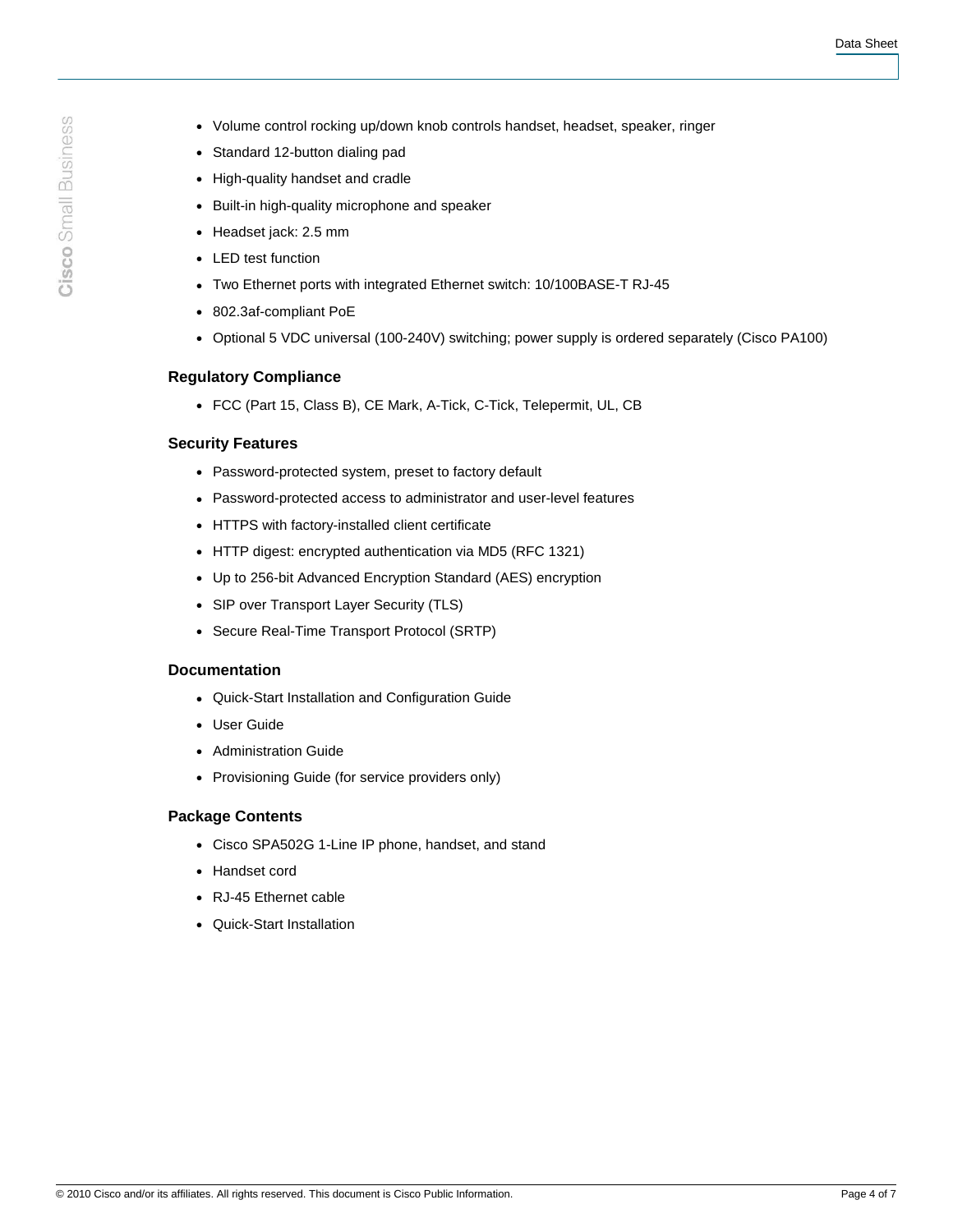# **Specifications**

Table 1 gives specifications for the Cisco SPA502G 1-Line IP Phone.

### **Table 1.** Specifications for the Cisco SPA502G 1-Line IP Phone

**Note:** Many features are programmable within a defined range or list of options. Please see the SPA Administration Guide for details. The target configuration profile is uploaded to the SPA502G at the time of provisioning.

| <b>Specifications</b>                            |                                                                                                                                                                                                                                                                                                                                                                                                                                                                                                                                                                                                                                                                                                                                                                                                                                                                                                                                                                                                                                                                                                                                              |
|--------------------------------------------------|----------------------------------------------------------------------------------------------------------------------------------------------------------------------------------------------------------------------------------------------------------------------------------------------------------------------------------------------------------------------------------------------------------------------------------------------------------------------------------------------------------------------------------------------------------------------------------------------------------------------------------------------------------------------------------------------------------------------------------------------------------------------------------------------------------------------------------------------------------------------------------------------------------------------------------------------------------------------------------------------------------------------------------------------------------------------------------------------------------------------------------------------|
| Data networking                                  | • MAC address (IEEE 802.3)<br>• IPv4 (RFC 791)<br>• Address Resolution Protocol (ARP)<br>• DNS: A record (RFC 1706), SRV record (RFC 2782)<br>• Dynamic Host Configuration Protocol (DHCP) client (RFC 2131)<br>• Internet Control Message Protocol (ICMP) (RFC 792)<br>• TCP (RFC 793)<br>• User Datagram Protocol (UDP) (RFC 768)<br>• Real-Time Transport Protocol (RTP) (RFC 1889, 1890)<br>· Real-Time Control Protocol (RTCP) (RFC 1889)<br>• Differentiated Services (DiffServ) (RFC 2475)<br>• Type of service (ToS) (RFC 791, 1349)<br>• VLAN tagging 802.1p/Q: Layer 2 quality of service (QoS)<br>• Simple Network Time Protocol (SNTP) (RFC 2030)                                                                                                                                                                                                                                                                                                                                                                                                                                                                                |
| Voice gateway                                    | • SIP version 2 (RFC 3261, 3262, 3263, 3264)<br>• SPCP with the Cisco Unified Communications 500 Series<br>• SIP proxy redundancy: dynamic via DNS SRV, A records<br>• Reregistration with primary SIP proxy server<br>• SIP support in NAT networks (including STUN)<br>• SIPFrag (RFC 3420)<br>• Secure (encrypted) calling via SRTP<br>• Codec name assignment<br>• Voice algorithms:<br>$\degree$ G.711 (A-law and $\mu$ -law)<br>• G.726 (16/24/32/40 kbps)<br>$\degree$ G.729 A<br>$\degree$ G.722<br>• Dynamic payload support<br>· Adjustable audio frames per packet<br>• Dual-tone multifrequency (DTMF), in-band and out-of-band (RFC 2833) (SIP INFO)<br>• Flexible dial plan support with interdigit timers<br>• IP address/URI dialing support<br>• Call progress tone generation<br>• Jitter buffer: adaptive<br>• Frame loss concealment<br>• Comfort Noise Generation (CNG)<br>• Voice activity detection (VAD) with silence suppression<br>• Attenuation/gain adjustments<br>• VMWI - Voicemail Waiting Indicator, via NOTIFY, SUBSCRIBE<br>• Caller ID support (name and number)<br>• Third-party call control (RFC 3725) |
| Provisioning, administration,<br>and maintenance | • Integrated web server provides web-based administration and configuration<br>• Telephone keypad configuration via display menu/navigation<br>• Automated provisioning and upgrade via HTTPS, HTTP, TFTP<br>• Asynchronous notification of upgrade availability via NOTIFY<br>• Nonintrusive in-service upgrades<br>• Report generation and event logging<br>• Statistics transmitted in BYE message<br>• Syslog and debug server records: configurable per line                                                                                                                                                                                                                                                                                                                                                                                                                                                                                                                                                                                                                                                                            |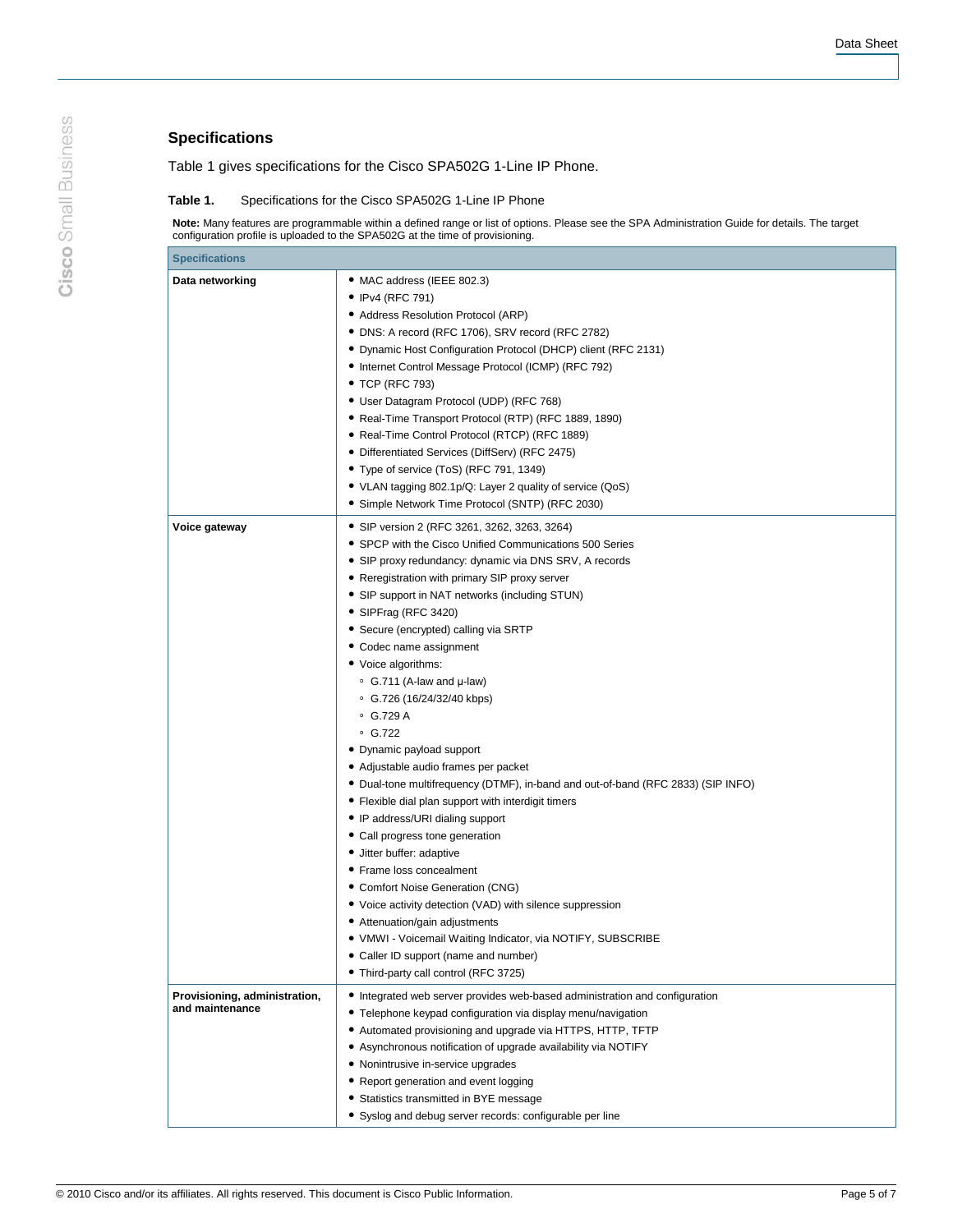| <b>Specifications</b>        |                                                                                                                                                                                                                                                                             |
|------------------------------|-----------------------------------------------------------------------------------------------------------------------------------------------------------------------------------------------------------------------------------------------------------------------------|
| Power supply                 | • Power supply is optional and is purchased separately<br>Models: Cisco PA100-NA, PA100-EU, PA100-UK, PA100-AU<br>$\circ$<br>• Switching type (100-240V) automatic<br>• DC output voltage: +5 VDC at 2.0A maximum<br>• Power adapter: 100-240V 50-60 Hz (26-34 VA) AC input |
| <b>Physical interfaces</b>   | • Two 10/100BASE-T RJ-45 Ethernet ports (IEEE 802.3)<br>• Handset: RJ-9 connector<br>• Built-in speakerphone and microphone<br>• Headset 2.5mm jack                                                                                                                         |
| <b>Indicator lights/LEDs</b> | • Speakerphone on/off button with LED<br>• Headset on/off button with LED<br>• Mute button with LED<br>• Message waiting LED                                                                                                                                                |
| Body dimensions (W x H x D)  | 8.42 x 8.35. x 1.73 in. (214 x 212 x 44 mm)                                                                                                                                                                                                                                 |
| Unit weight                  | 2.00 lb (0.9 kg)                                                                                                                                                                                                                                                            |
| <b>Operating temperature</b> | $32^{\circ}$ ~ 104°F (0° ~ 40°C)                                                                                                                                                                                                                                            |
| Storage temperature          | $-4^{\circ}$ ~ 158°F (-20° ~ 70°C)                                                                                                                                                                                                                                          |
| <b>Operating humidity</b>    | 5% to 95% noncondensing                                                                                                                                                                                                                                                     |
| <b>Storage humidity</b>      | 5% to 95% noncondensing                                                                                                                                                                                                                                                     |

Table 2 compares the SPA502G with other Cisco SPA 500 Series IP Phones.

| Table 2. | Cisco SPA500 Series IP Phone Comparison |
|----------|-----------------------------------------|
|          |                                         |

| <b>Model</b>            | <b>Voice Lines</b> | <b>Ethernet Ports</b> | <b>High-Resolution Graphical Display</b> | <b>PoE Support</b> |
|-------------------------|--------------------|-----------------------|------------------------------------------|--------------------|
| <b>SPA501G</b>          | 8                  |                       | <b>No</b>                                | Yes                |
| <b>SPA502G</b>          |                    |                       | Yes                                      | Yes                |
| <b>SPA504G</b>          | 4                  |                       | Yes                                      | Yes                |
| <b>SPA508G</b>          | 8                  |                       | Yes                                      | Yes                |
| <b>SPA509G</b>          | 12                 |                       | Yes                                      | Yes                |
| <b>SPA525G/SPA525G2</b> | 5                  |                       | Color                                    | Yes                |

Tables 3 and 4 give part numbers for the Cisco SPA502G and optional support and accessories.

# **Table 3.** Ordering Information

| <b>Part Number</b>  | <b>Description</b>                         |
|---------------------|--------------------------------------------|
| <b>SPA502G</b>      | Cisco SPA502G 1-Line IP Phone              |
| <b>CON-SBS-SVC1</b> | 3-year Cisco Small BusinessSupport Service |

# **Table 4.** Optional Accessories

| <b>Part Number</b> | <b>Description</b>                                                                                                         |
|--------------------|----------------------------------------------------------------------------------------------------------------------------|
| <b>MB100</b>       | Wall-mount brackets for SPA500, CP500, and SPA 900 Series                                                                  |
| <b>PA100-NA</b>    | Power supply for SPA500, CP500, and SPA 900 Series-5V/2A (North America style plug)                                        |
| <b>PA100-UK</b>    | Power supply for SPA500, CP500, and SPA 900 Series-5V/2A (UK style plug)                                                   |
| <b>PA100-EU</b>    | Power supply for SPA500, CP500, and SPA 900 Series-5V/2A (EU style plug)                                                   |
| <b>PA100-AU</b>    | Power supply for SPA500, CP500, and SPA900-5V/2A (AU style plug). Power supply for SPA500 and SPA 900<br>Series-5V/2A (NA) |
| <b>WBP54G</b>      | 802.11b/g wireless bridge                                                                                                  |